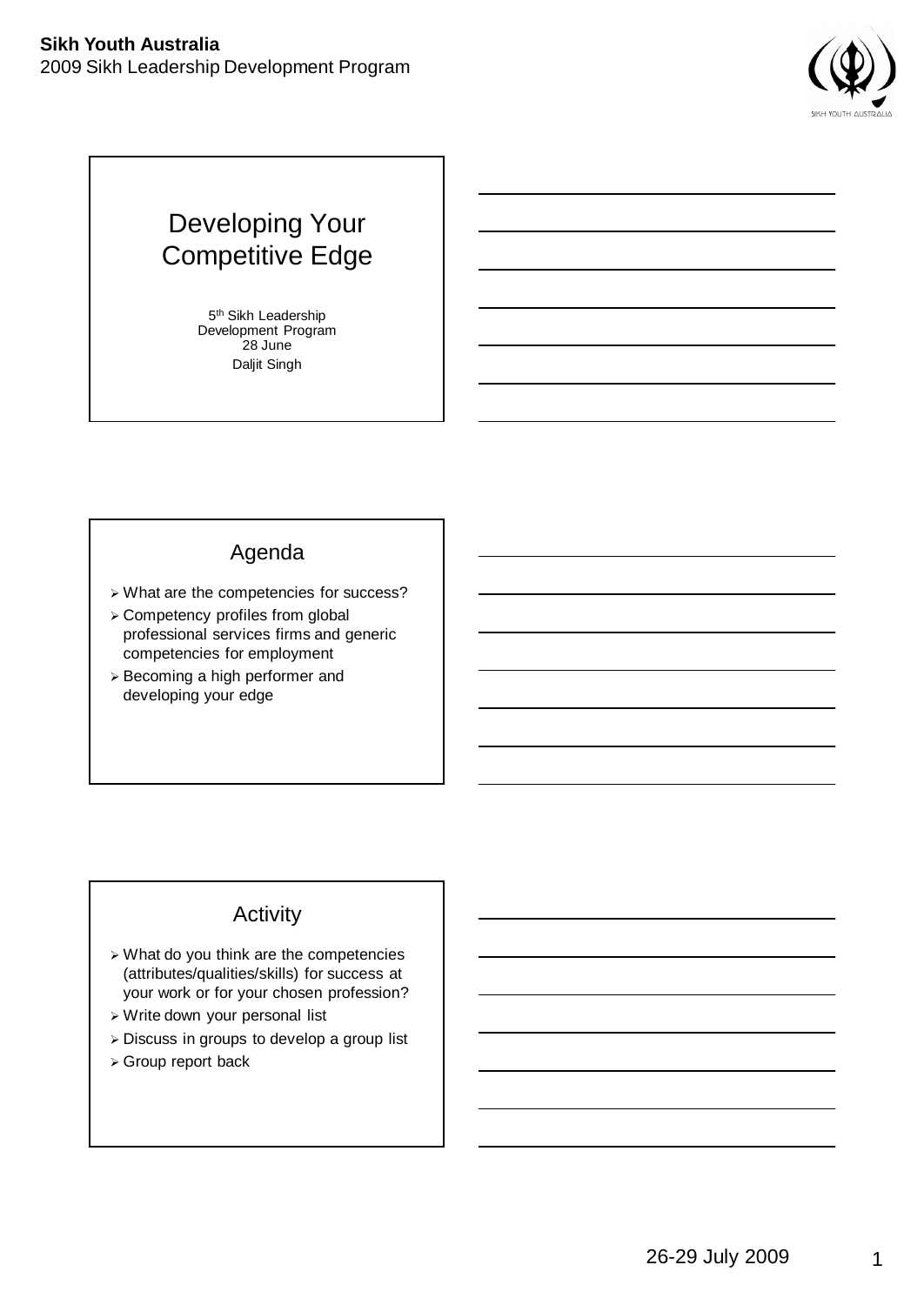

| <b>Global Accounting Firm</b>   |                                              |  |
|---------------------------------|----------------------------------------------|--|
| Clusters                        | <b>Personal Qualities</b>                    |  |
| <b>Personal Effectiveness</b>   | > Self-motivation                            |  |
|                                 | > Quality orientation                        |  |
|                                 | > Resilience                                 |  |
|                                 | > Adaptability                               |  |
|                                 | > Continuous learning                        |  |
|                                 | $\triangleright$ Scheduling and implementing |  |
| <b>Social and Communication</b> | $\triangleright$ Relating to people          |  |
|                                 | > Personal impact                            |  |
|                                 | $>$ Written impact                           |  |
| Cognitive                       | > Analysing problems                         |  |
|                                 | $\triangleright$ Solving problems            |  |
|                                 | > Forward Thinking                           |  |
|                                 | $>$ Decisiveness                             |  |

| <u> 1989 - Andrea Andrea Andrea Andrea Andrea Andrea Andrea Andrea Andrea Andrea Andrea Andrea Andrea Andrea And</u>                                                                                                          |                          |
|-------------------------------------------------------------------------------------------------------------------------------------------------------------------------------------------------------------------------------|--------------------------|
|                                                                                                                                                                                                                               |                          |
|                                                                                                                                                                                                                               |                          |
| the contract of the contract of the contract of the contract of the contract of                                                                                                                                               | $\overline{\phantom{a}}$ |
|                                                                                                                                                                                                                               |                          |
|                                                                                                                                                                                                                               |                          |
|                                                                                                                                                                                                                               |                          |
|                                                                                                                                                                                                                               |                          |
|                                                                                                                                                                                                                               |                          |
| <u> 1980 - Johann Barbara, martin amerikan basar dan basar dan basar dalam basar dalam basar dan basar dan basar</u>                                                                                                          |                          |
|                                                                                                                                                                                                                               |                          |
|                                                                                                                                                                                                                               |                          |
|                                                                                                                                                                                                                               |                          |
|                                                                                                                                                                                                                               |                          |
|                                                                                                                                                                                                                               |                          |
| <u> 1989 - Andrea Andrew Maria (h. 1989).</u>                                                                                                                                                                                 |                          |
|                                                                                                                                                                                                                               |                          |
|                                                                                                                                                                                                                               |                          |
| the control of the control of the control of the control of the control of the control of the control of the control of the control of the control of the control of the control of the control of the control of the control |                          |
|                                                                                                                                                                                                                               |                          |

| Global Law Firm                                                                                            |                                                                                  |  |  |  |
|------------------------------------------------------------------------------------------------------------|----------------------------------------------------------------------------------|--|--|--|
| Intellect<br>We give best counsel                                                                          | Dedication<br>We are totally committed                                           |  |  |  |
| > Supremacy of Knowledge<br>> Crystallizing the Problem<br>> Thinking Deeply<br>> Providing Clarity        | > Drive for Excellence<br>> Personal Responsibility<br>$\triangleright$ Tenacity |  |  |  |
| Humanity<br>We care and connect                                                                            | Gravitas<br>We make our case                                                     |  |  |  |
| <b>Being Good Citizens</b><br><b>&gt; Being Diplomats</b><br><b>Being Nice</b><br><b>Being Affiliative</b> | > Organisational Savvy<br>> Projecting Credibility<br>> Having Influence         |  |  |  |



What is a High Level Summary of Generic Success Competencies?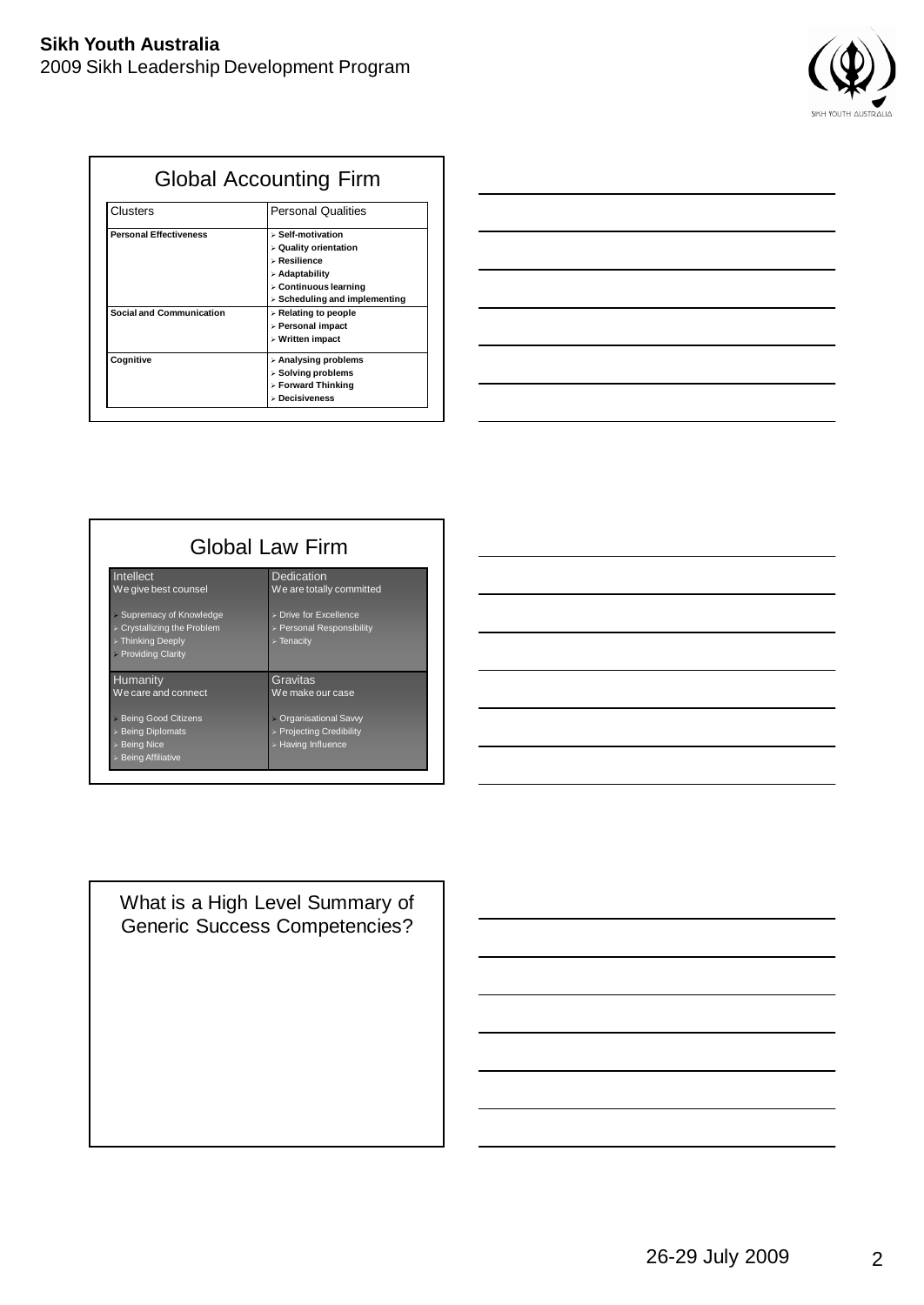#### **Sikh Youth Australia** 2009 Sikh Leadership Development Program



## Becoming a High Performer and Developing Your Edge

- > High Performers
- $\triangleright$  Cultivating the right mindset and habits
- Best Practices in Development



## High Performing Professionals



## What Do We Know About Them?

- 1. They are driven by high internal standards
- 2. They have a growth mindset
- 3. They have "stretch" goals
- 4. They make plans to achieve their goals
- 5. They act on their plans
- 6. They seek feedback, track progress and make changes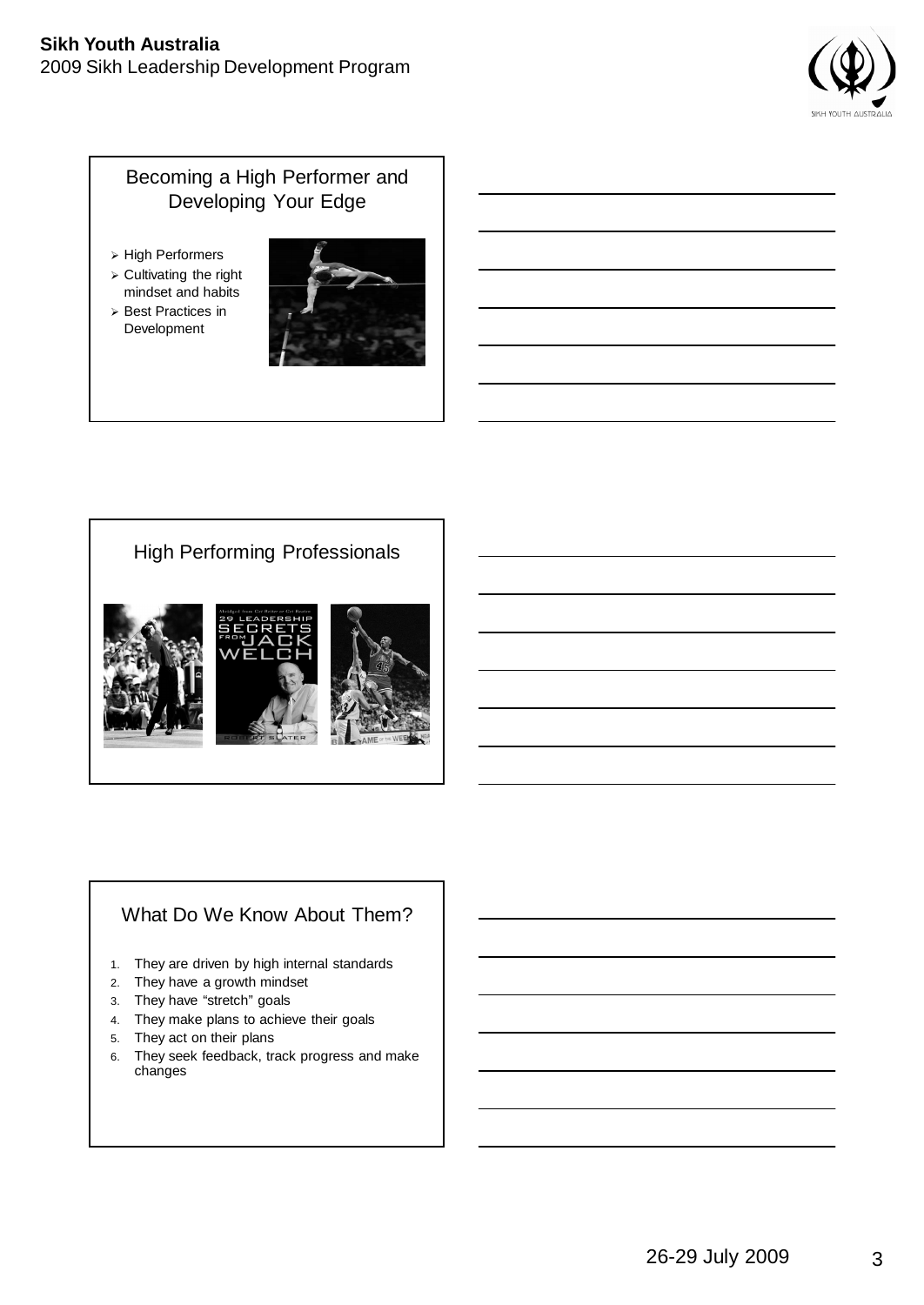

| Mindset and Performance |                                |                                 |  |  |
|-------------------------|--------------------------------|---------------------------------|--|--|
|                         | <b>Fixed Mindset</b>           | <b>Growth Mindset</b>           |  |  |
| Challenges              | Avoid                          | Embrace                         |  |  |
| Obstacles               | Defensive or give<br>up easily | Persist                         |  |  |
| <b>E</b> ffort          | See it as fruitless            | Path to mastery                 |  |  |
| Negative<br>Feedback    | lgnore                         | Learn from it                   |  |  |
| Success of<br>others    | Feel threatened                | Find lessons and<br>inspiration |  |  |
| Result                  | Plateau early                  | <b>High Performance</b>         |  |  |

*Source: Mindset: The New Psychology of Success by Carol Dweck*

## Insights: Learning and Performance

- Learning and performance are intertwined
- $\triangleright$  High performers learn fastest from their experience and become better and better in an area of performance
- $\triangleright$  Learning can be more a function of awareness than instruction, it is about seeing "what is" happening really clearly
- > Some people have the knowledge "intellectually" to perform well, but they have a hard time acting on what they know

### Improving Personal Performance

$$
P = Po - I
$$

P = Performance

Po = Potential

I = Interferences (lack of self awareness, self doubt, error in assumptions, fear of failure, inability to receive feedback, act on feedback)

*Source: The Inner Game of Work by Timothy Galway,*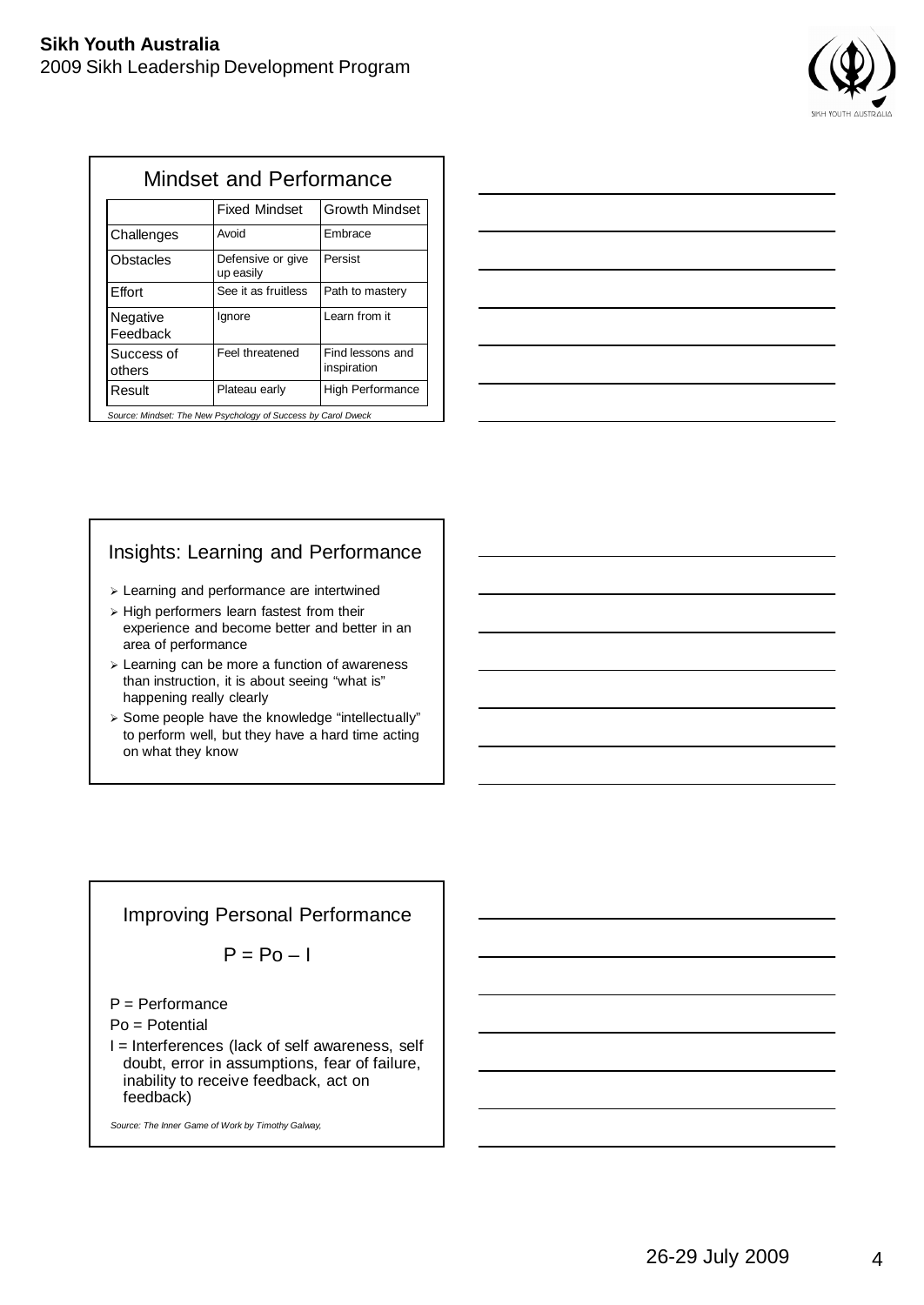





# Self-Improvement

Don't bother just to be better than your contemporaries or predecessors. Try to be better than yourself.

*William Faulkner Nobel Prize Winner*

# Developing Excellence

We are what we repeatedly do. Excellence, then, is not an act, but a habit.

*Aristotle*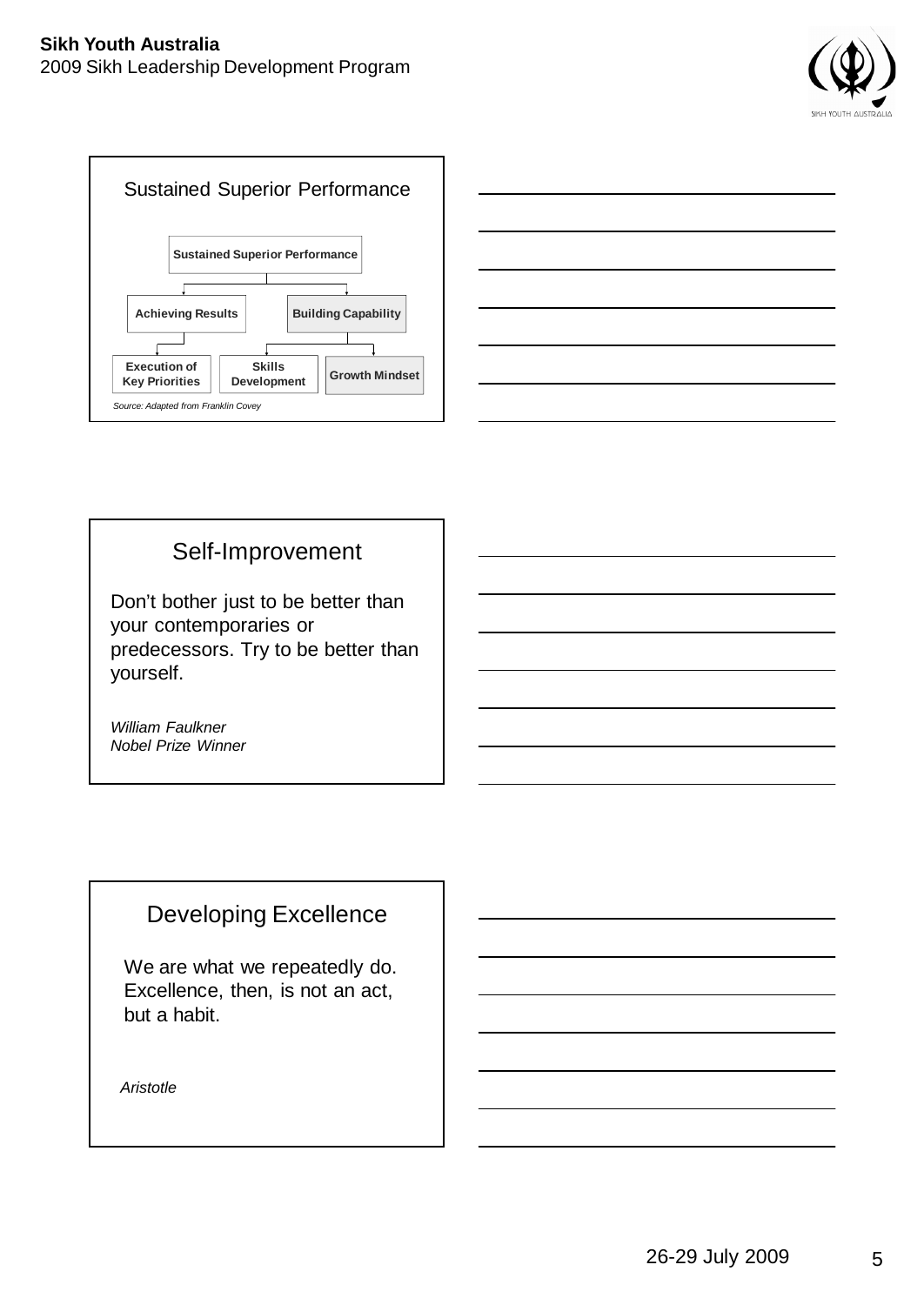#### **Sikh Youth Australia**

2009 Sikh Leadership Development Program



## The 8 Habits of Highly Effective People by Stephen Covey

- 1. Be proactive
- 2. Begin with the end in mind
- 3. Put first things first
- 4. Think win/win
- 5. Seek first to understand.. then to be understood
- 6. Synergise
- 7. Sharpen the saw

*8 th Habit: Find your voice (from Effectiveness to Greatness)*



### Development Best Practices

- Setting stretch goals
- Learning from experience
- Getting coaching and feedback
- Creating a development roadmap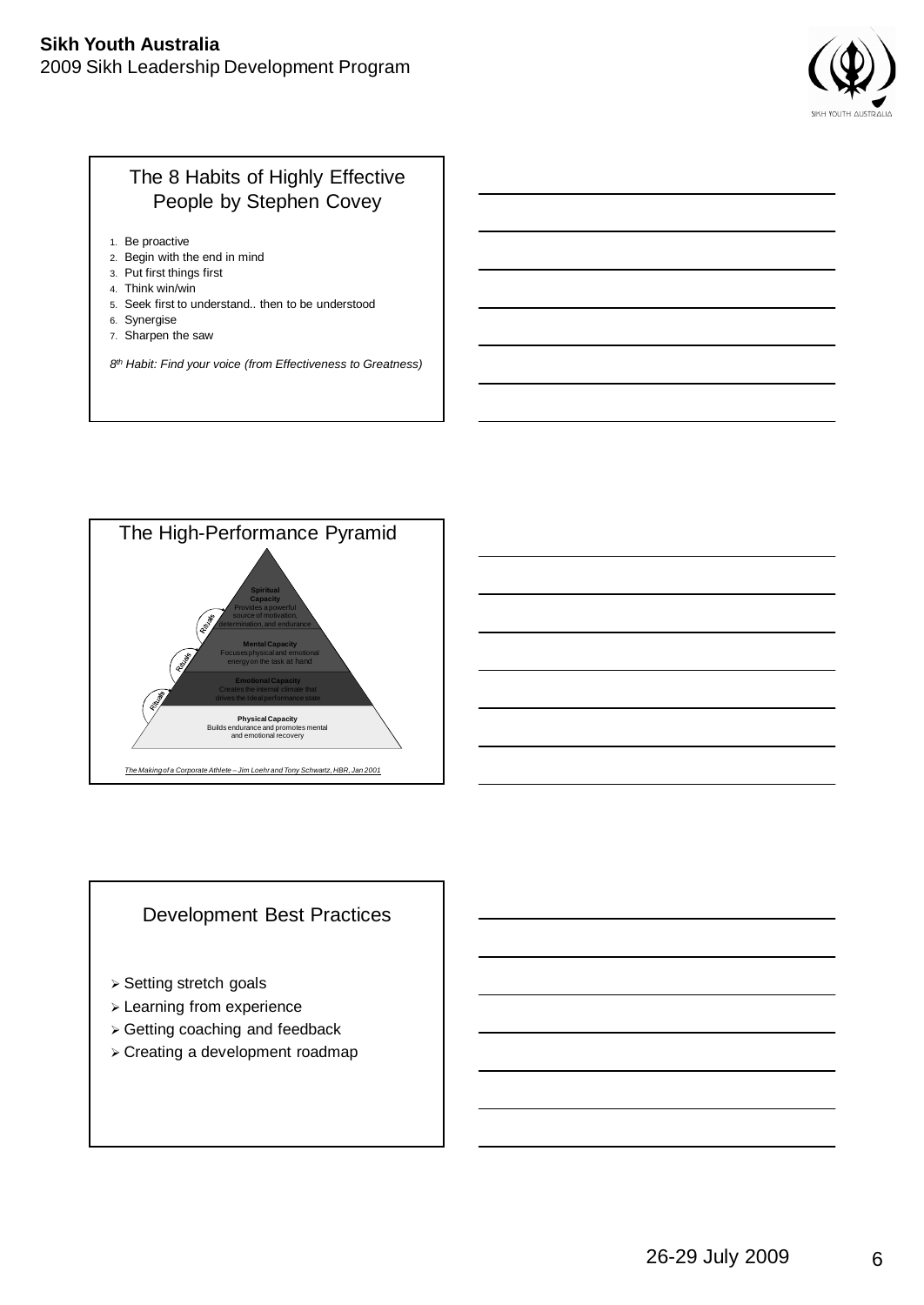





# Awakening our Potential

Compared with what we ought to be, we are only half awake. The human individual usually lives far within his limits.

*William James Philosopher and Psychologist*

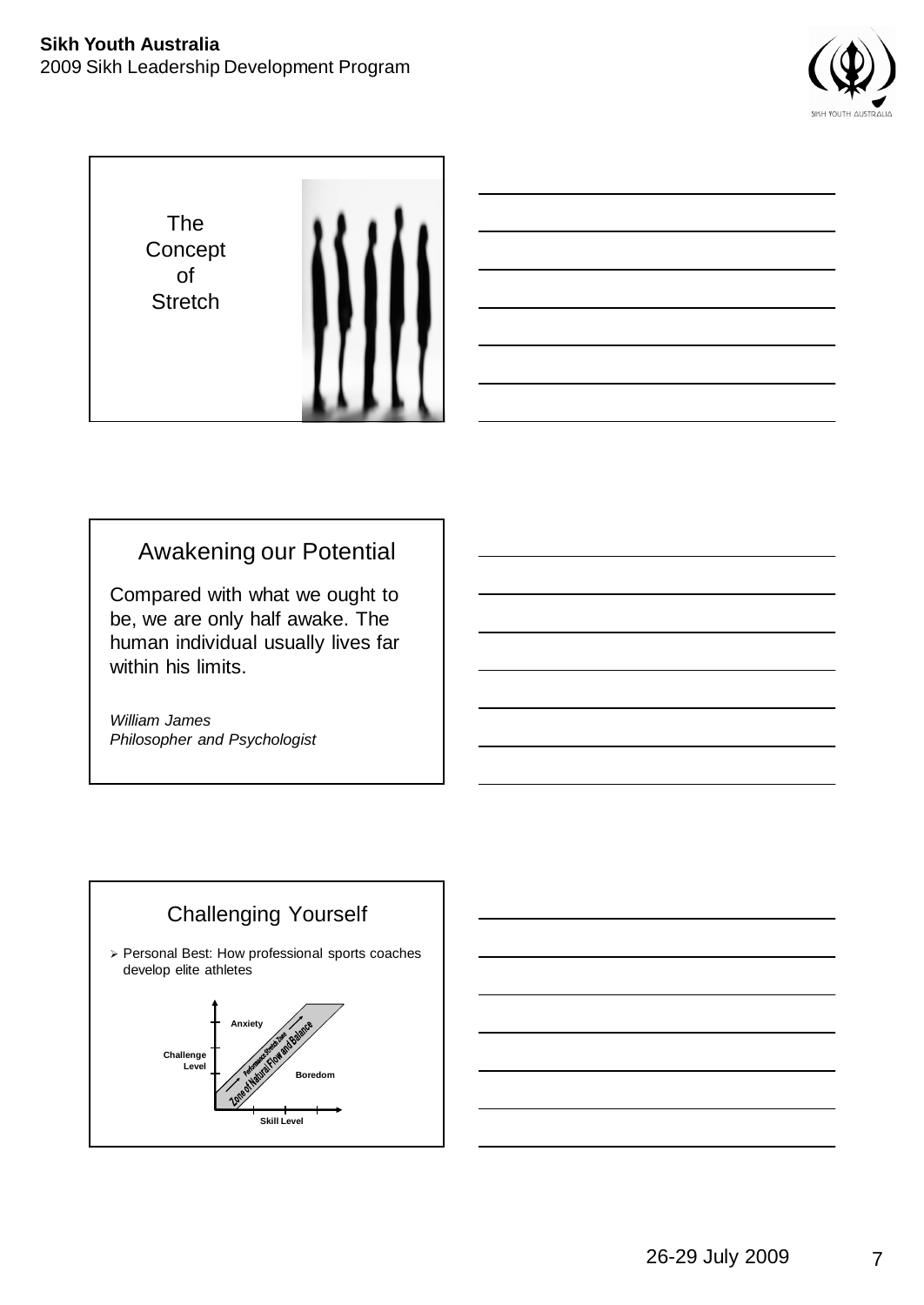#### **Sikh Youth Australia** 2009 Sikh Leadership Development Program



# Learning from Experience

Experience is not what happens to you, it is what you do with what happens to you.

*Aldous Huxley Novelist*

### Coach Yourself : Personal Debrief

Focus on the following questions in the normal course of your day:

What did I do well?

- What could I have done better?
- What will I do differently?





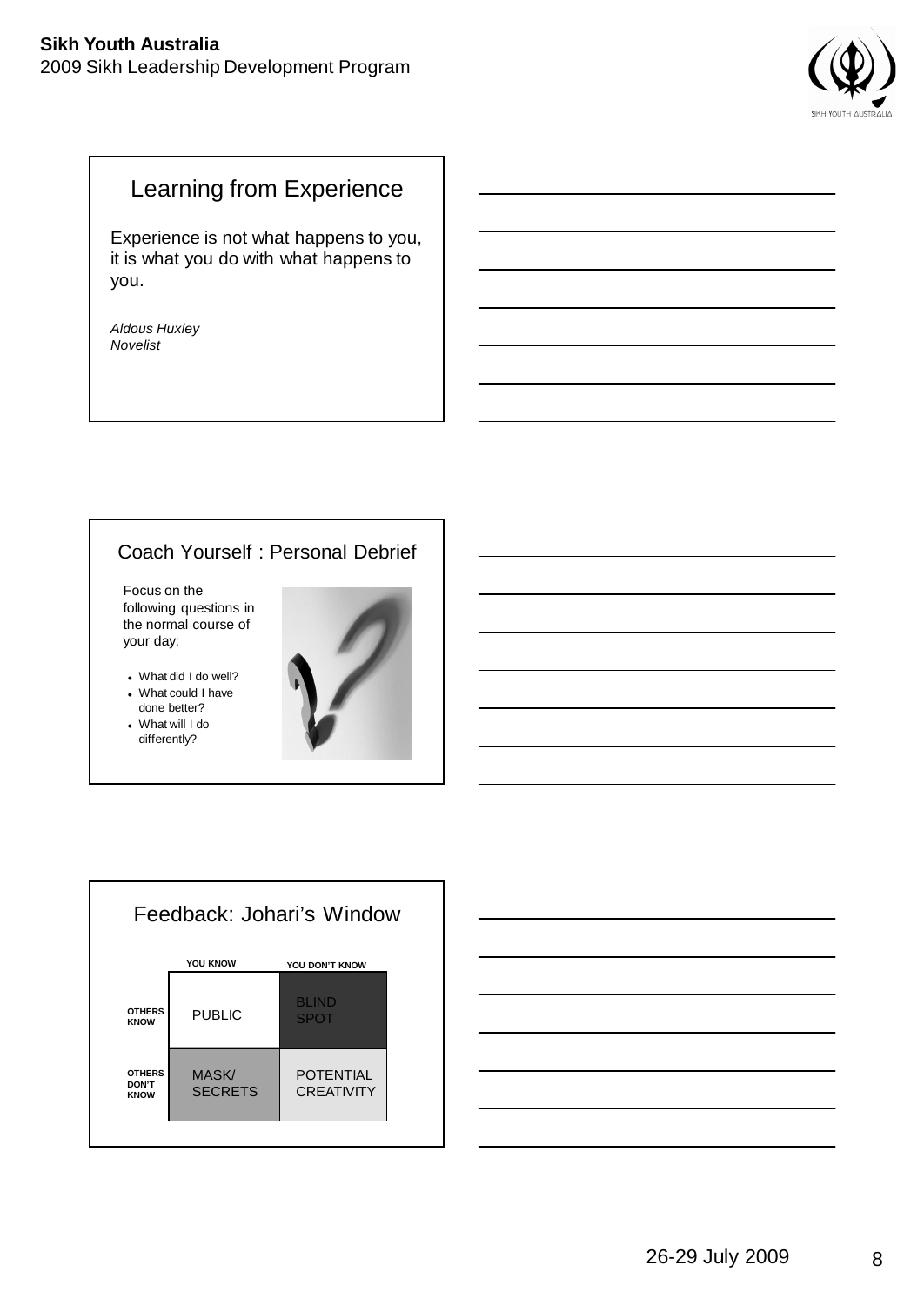





# Inviting and Using Feedback

- $\triangleright$  Be interested seek it
- $\triangleright$  Be neutral and attentive actively listen to it
- $\triangleright$  Be curious ask for expansion/clarification
- > Be sure of what is said summarise it
- Be open consider it
- > Be responsive act on it



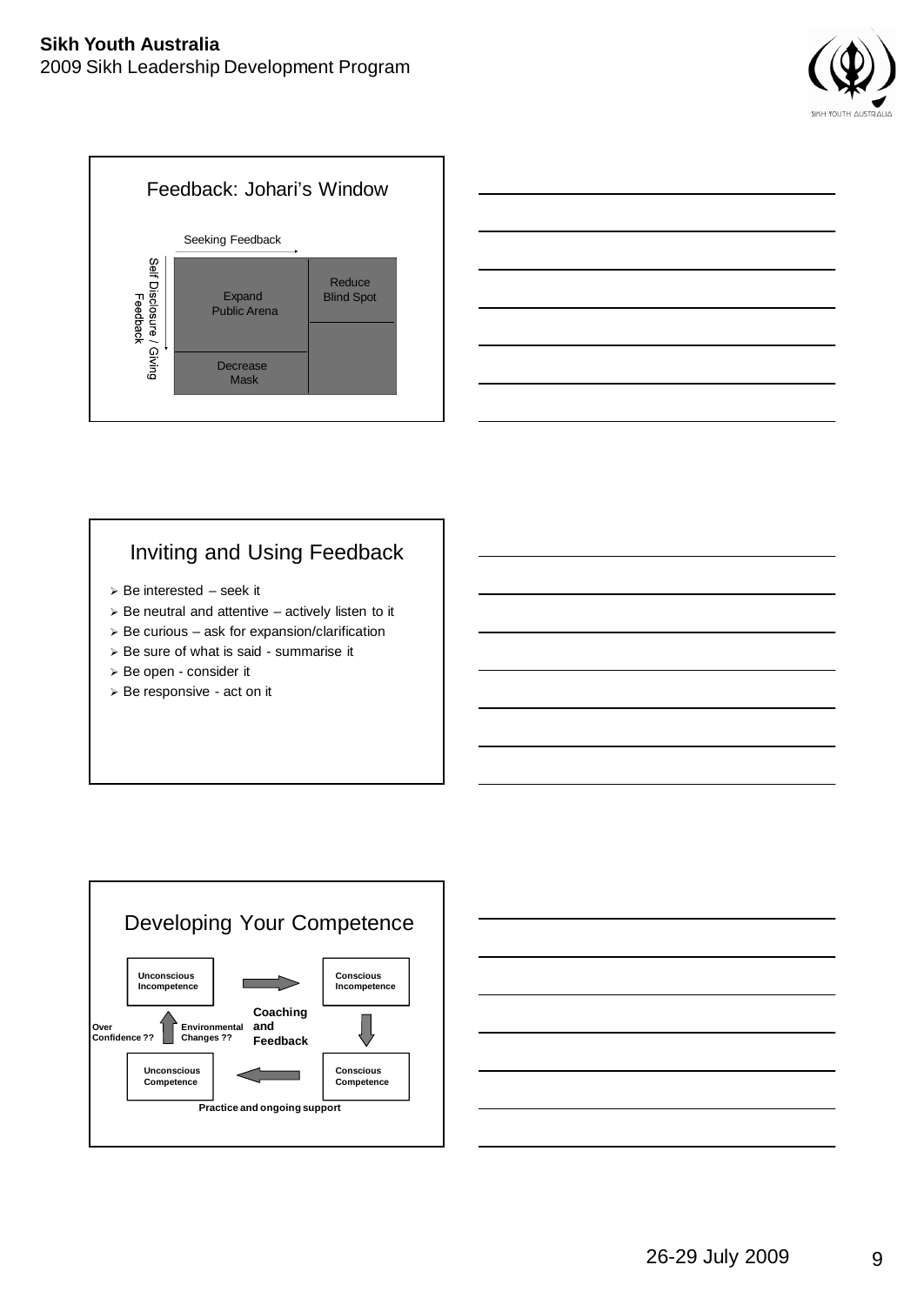





### SMART Objectives

- What is a SMART Objective?
- S Specific
- M Measurable
- A Actionable
- R Relevant
- T Time bound
- > Include SMART Objectives in your Development Plan

## SMART Objectives

#### **Examples of un-SMART objectives**

- > "To improve my profile"
- > "To better serve my customers"
- > "To make better use of more junior resources in my team"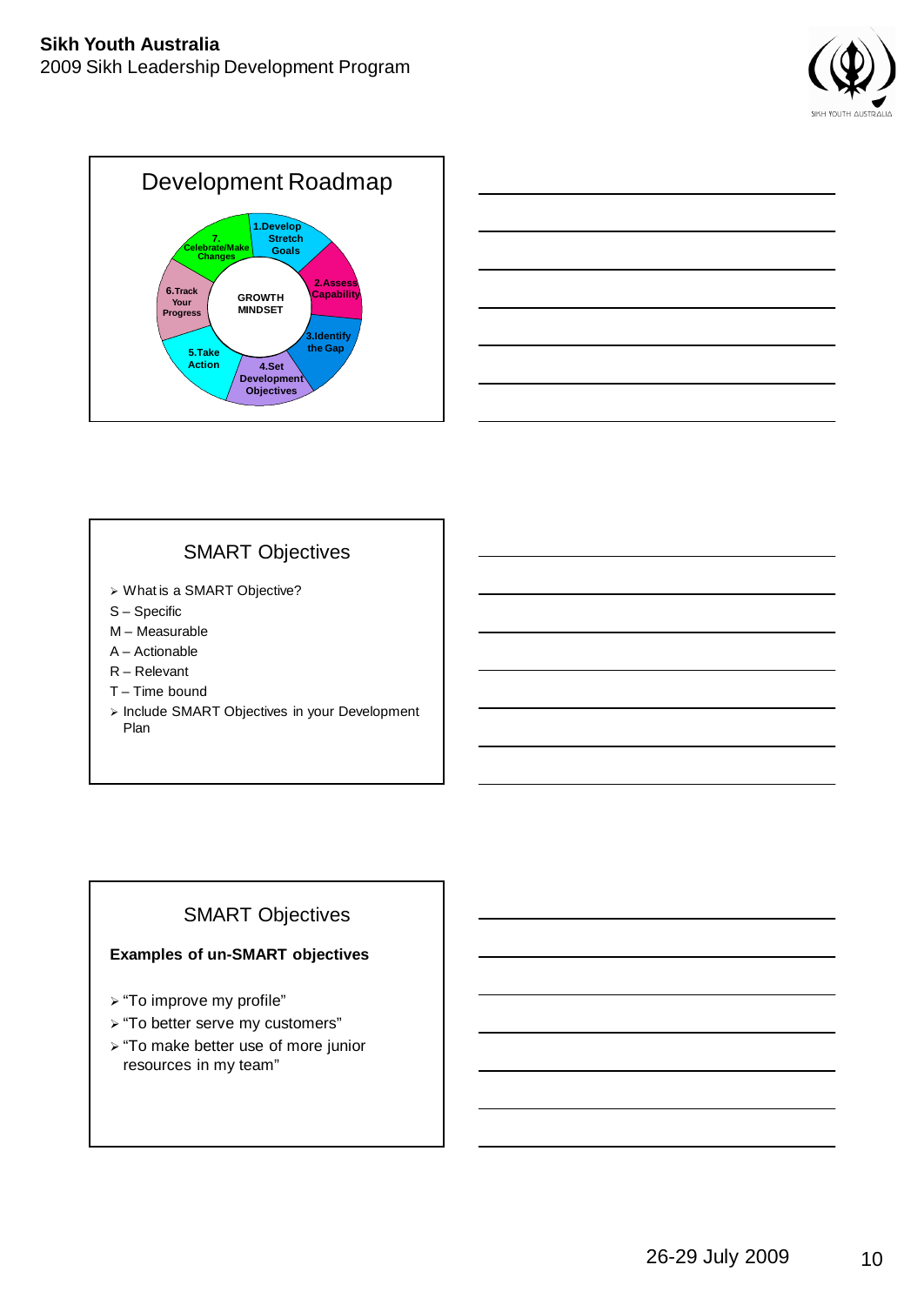

#### Example: SMART Objectives

- Profile Development
	- Write and publish at least two articles on (topic) in the next 12 months.
- Customer Service
	- Develop at least one customer alert every quarter based on issues that are most topical and relevant to my key customers.
- People Management
	- Improve briefing and feedback skills for more effective delegation and supervision of juniors in my team. Achieve this by working through (XYZ materials) by (date).

### Example: SMART Objectives

- Presentation Skills
	- Review (XYZ resources) for relevant materials to help develop my confidence and skills by (date) and do presentations to (audience) at least three times by (date).

### **Conclusion**

- $\ge$  Develop the right mindset and habits
- $\triangleright$  Accept personal responsibility for your development its your career and you are the master of your actions
- Expand your self-awareness
- $\triangleright$  Value feedback seek, understand, and act on it
- $>$  Understand and work to diminish your blind spots
- Understand and work to build on your strengths
- > Learn as you perform, systematically plan your personal development (remember SMART goals), enjoy your work, and above all believe in yourself

11